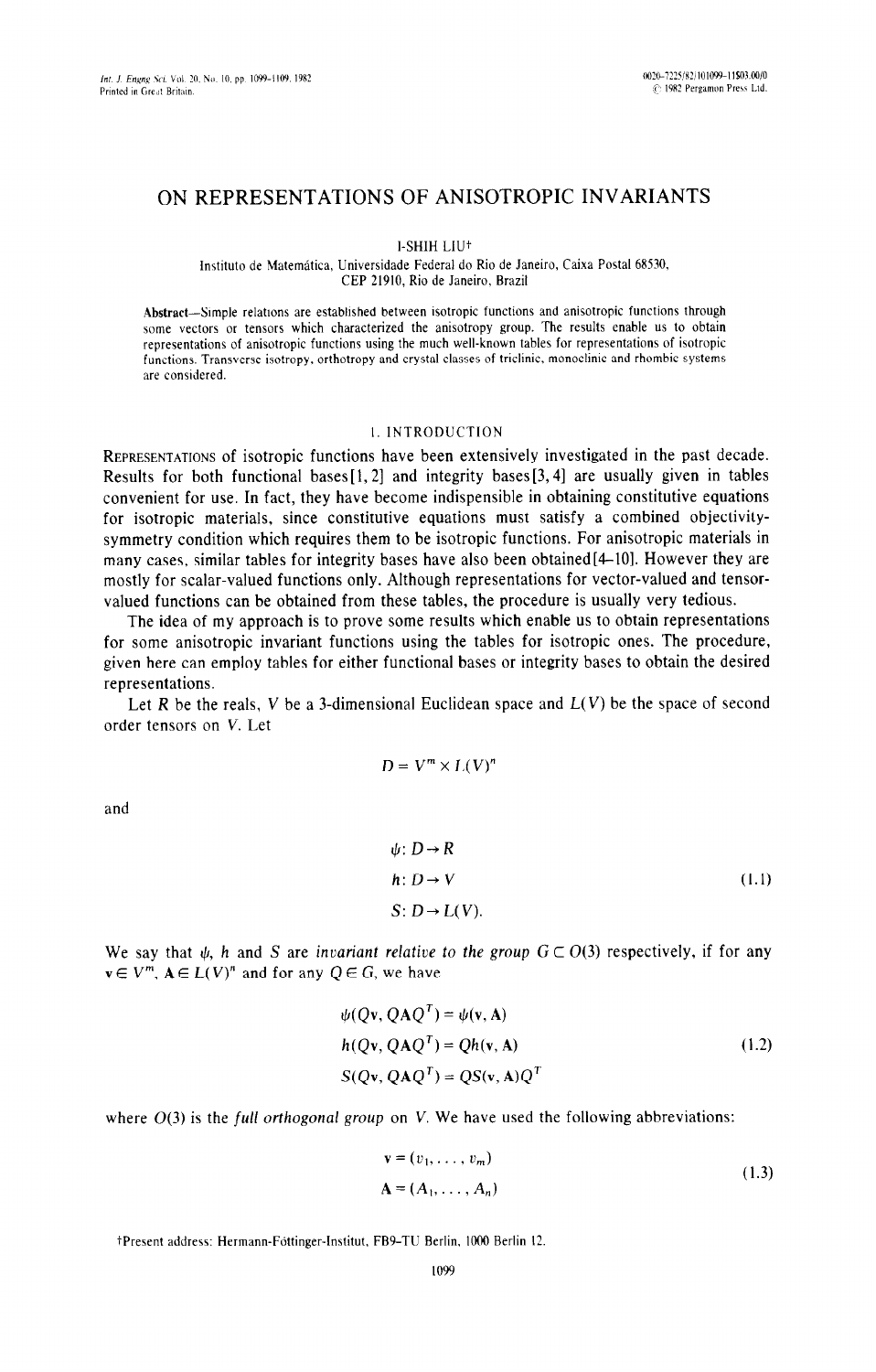**I-SHIH LIU** 

1100 and

$$
Q\mathbf{v} = (Qv_1, \dots, Qv_m)
$$
  
 
$$
sQAQT = (QA1QT, \dots, QAnQT)
$$
 (1.4)

where

 $v_i \in V$ ,  $A_i \in L(V)$ .

The invariants are usually called *isotropic functions* if  $G = O(3)$ . Their representations are well-known and widely available in the literature [1–4]. Based on these representations, we shall consider representations of invariants relative to some subgroups of  $O(3)$  in this paper.

## 2. HEMITROPIC FUNCTIONS

Let  $v$  be a vector and  $W$  be its associated skew symmetric tensor, write

$$
v = \langle W \rangle. \tag{2.1}
$$

If  $Q \in SO(3)$ , then it is easy to verify that

$$
Qv = \langle QWQ^T \rangle, \tag{2.2}
$$

where  $SO(3)$  is the proper orthogonal group.

We shall call the invariants relative to  $SO(3)$  the hemitropic functions.

It is known that one can obtain representations of hemitropic functions by replacing vectors with their associated skew symmetric tensors. More specifically, we can state the following trivial theorems.

*Theorem 2.1. For any scalar-valued or tensor-valued functions*  $\psi(\mathbf{v}, \mathbf{A})$ *, define* 

$$
\hat{\psi}(\mathbf{W}, \mathbf{A}) = \psi(\mathbf{v}, \mathbf{A}), \quad \mathbf{v} = \langle \mathbf{W} \rangle \tag{2.3}
$$

*Then*  $\psi(\mathbf{v}, \mathbf{A})$  *is a hemitropic function if and only if*  $\hat{\psi}(\mathbf{W}, \mathbf{A})$  *is an isotropic function.* 

**Theorem 2.2. For any vector-valued function**  $h(v, A)$ **, let H be the skew symmetric tensor**valued function, such that  $h = \langle H \rangle$  and define

$$
\hat{H}(\mathbf{W}, \mathbf{A}) = H(\mathbf{v}, \mathbf{A}), \quad \mathbf{v} = \langle \mathbf{W} \rangle.
$$
 (2.4)

Then  $h(\mathbf{v}, \mathbf{A})$  is a vector-valued hemitropic function if and only if  $\hat{H}(\mathbf{W}, \mathbf{A})$  is a skew symmetric *tensor-valued* isotropic *function.* 

Based on the above theorems, one can obtain representations for any hemitropic functions. For example, from the tables given by  $Wang[1, 2]$ , one can easily construct irreducible functional bases for hemitropic functions. Therefore, we do not bother to present them here, although such tables seem to have not been given explicitly elsewhere. However, the corresponding tables of integrity bases can be found in[4].

#### 3,GENERAL CONSIDERATIONS FOR ANISOTROPIC INVARIANTS

Many anisotropic materials possess structures which can be characterized by certain directions, lines or planes, more specificly, say characterized by some unit vectors  $m_1, \ldots, m_a$ , and some tensors  $M_1, \ldots, M_b$ . Let g be the group which preserves these characteristics, i.e.

$$
g = \{Q \in G, Qm = m, QMQ^{T} = M\}
$$
 (3.1)

where we have used similar notations introduced in  $(1.3)$  and  $(1.4)$  and G is a subgroup of  $O(3)$ .

Obviously, not every anisotropy material can be specified by symmetry group of the type (3.1). However, many materials do, among them, transversely isotropic, orthotropic materials, and some classes of crystalline solids. We shall treat these materials in the subsequent sections,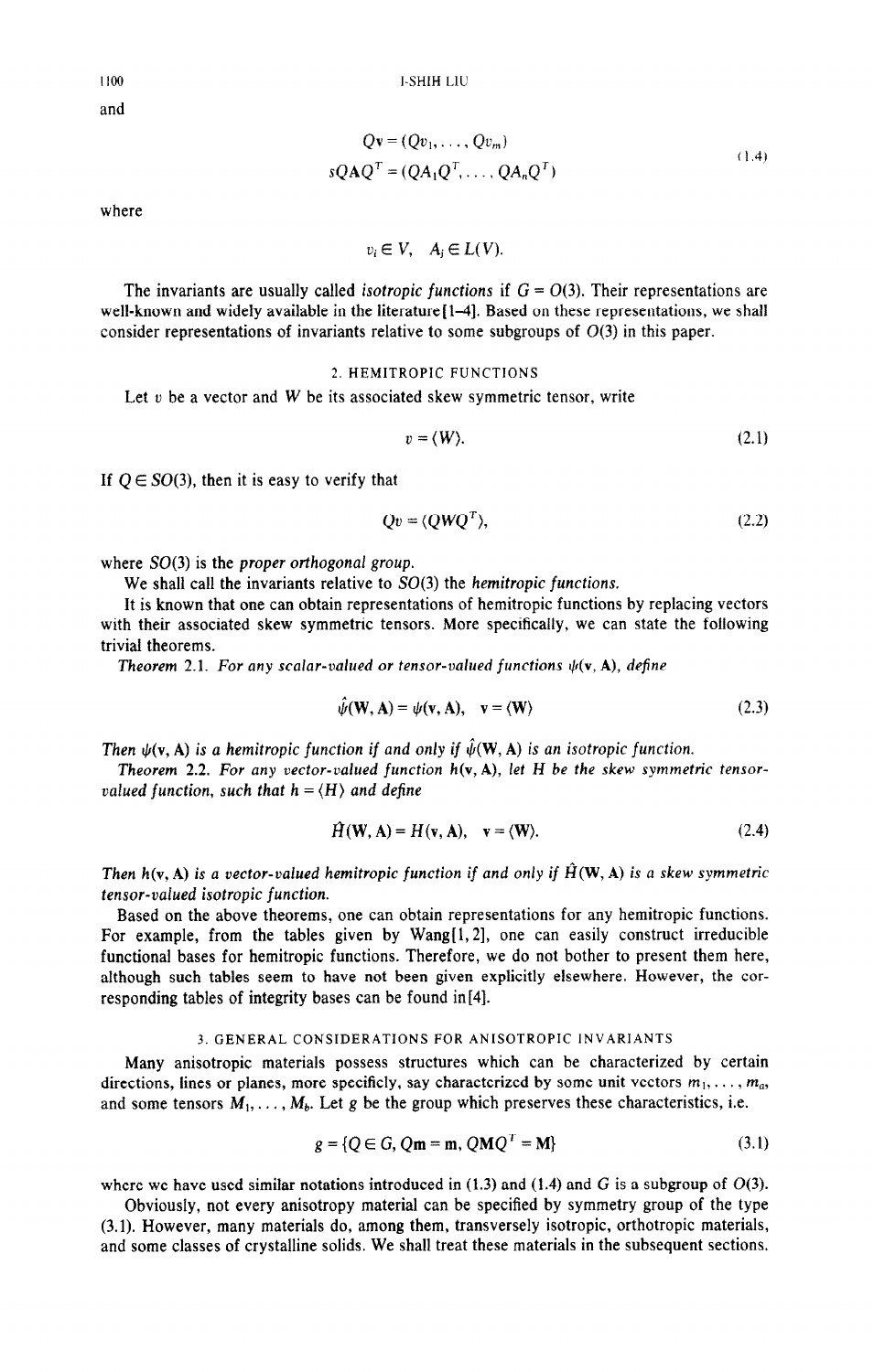Now we shall prove that if the symmetry group  $g$  is of the type  $(3.1)$ , one can obtain representations of invariant functions relative to g in terms of invariant functions relative to G. Lemma. Let  $\psi$ , h, S be invariants relative to g, and R,  $R' \in G$ . If  $R'R^T \in g$ , then

$$
\psi(R\mathbf{v}, R\mathbf{A}R^T) = \psi(R'\mathbf{v}, R'\mathbf{A}R'^T)
$$
  
\n
$$
R^T h(R\mathbf{v}, R\mathbf{A}R^T) = R'^T h(R'\mathbf{v}, R'\mathbf{A}R'^T)
$$
  
\n
$$
R^T S(R\mathbf{v}, R\mathbf{A}R^T)R = R'^T S(R'\mathbf{v}, R'\mathbf{A}R'^T)R'.
$$
\n(3.2)

*Proof.* The proof is easy. For vector-valued function h, we have, since  $Q = R'R^T \in g$ ,

$$
h(R'v, R'AR'^T) = h(R'R^TRv, R'R^TRAR^TRR'^T)
$$
  
=  $h(QRv, QRAR^TQ^T)$   
=  $Qh(Rv, RAR^T)$ 

which gives  $(3.2)$ . The proof for scalar-valued and tensor-valued functions are similar.

Let  $M = \{ (Q\mathbf{m}, Q\mathbf{M}Q^T), \forall Q \in G \}$  and suppose that  $\psi$ , h and S are invariants relative to g, then we can define on  $D \times M$  the following functions  $\hat{\psi}$ ,  $\hat{h}$  and  $\hat{S}$ ,

$$
\hat{\psi}(\mathbf{v}, \mathbf{A}, \mathbf{p}, \mathbf{P}) = \psi(R\mathbf{v}, R\mathbf{A}R^{T})
$$
  
\n
$$
\hat{h}(\mathbf{v}, \mathbf{A}, \mathbf{p}, \mathbf{P}) = R^{T}h(R\mathbf{v}, R\mathbf{A}R^{T})
$$
\n
$$
\hat{S}(\mathbf{v}, \mathbf{A}, \mathbf{p}, \mathbf{P}) = R^{T}S(R\mathbf{v}, R\mathbf{A}R^{T})R
$$
\n(3.3)

for any  $(v, A) \in D$ ,  $(p, P) \in M$  and where  $R \in G$ , is such that

$$
Rp = m, \quad RPR^T = M. \tag{3.4}
$$

Clearly *R* is not uniquely determined by the condition (3.4) in general. However, if  $R' \in G$ and satisfies

$$
R' \mathbf{p} = \mathbf{m}, \quad R' \mathbf{P} R'^T = \mathbf{M}, \tag{3.5}
$$

then it follows that  $R'R^T \in g$ , since

$$
R'R' \mathbf{m} = R'(R' \mathbf{m}) = R'\mathbf{p} = \mathbf{m},
$$
  

$$
R'R^{T}MRR'^{T} = R'(R^{T}MR)R'^{T} = R'PR'^{T} = \mathbf{M}.
$$
 (3.6)

Therefore, the lemma justifies the above definition (3.3).

We have the following representation theorem:

*Theorem 3.1. A function f is invariant relative to g if and only if it can be represent by* 

$$
f(\mathbf{v}, \mathbf{A}) = \hat{f}(\mathbf{v}, \mathbf{A}, \mathbf{m}, \mathbf{M})
$$
\n(3.7)

*where f* is *invariant relative to G.* 

In the above theorem, the function f stands for either  $\psi$ , h or S, i.e. it is either scalar-valued, vector-valued or tensor-valued.

Proof. We shall prove for vector-valued function only. The proof for scalar-valued and tensor-valued functions are similar.

To prove the necessity, since (3.7) follows directly from the definition (3.3), we need only to show that  $\hat{h}$  is invariant relative to G. i.e.

$$
\hat{h}(Qv, QAQT, Qp, QPQT) = Qh(v, A, p, P), \forall Q \in G.
$$
\n(3.8)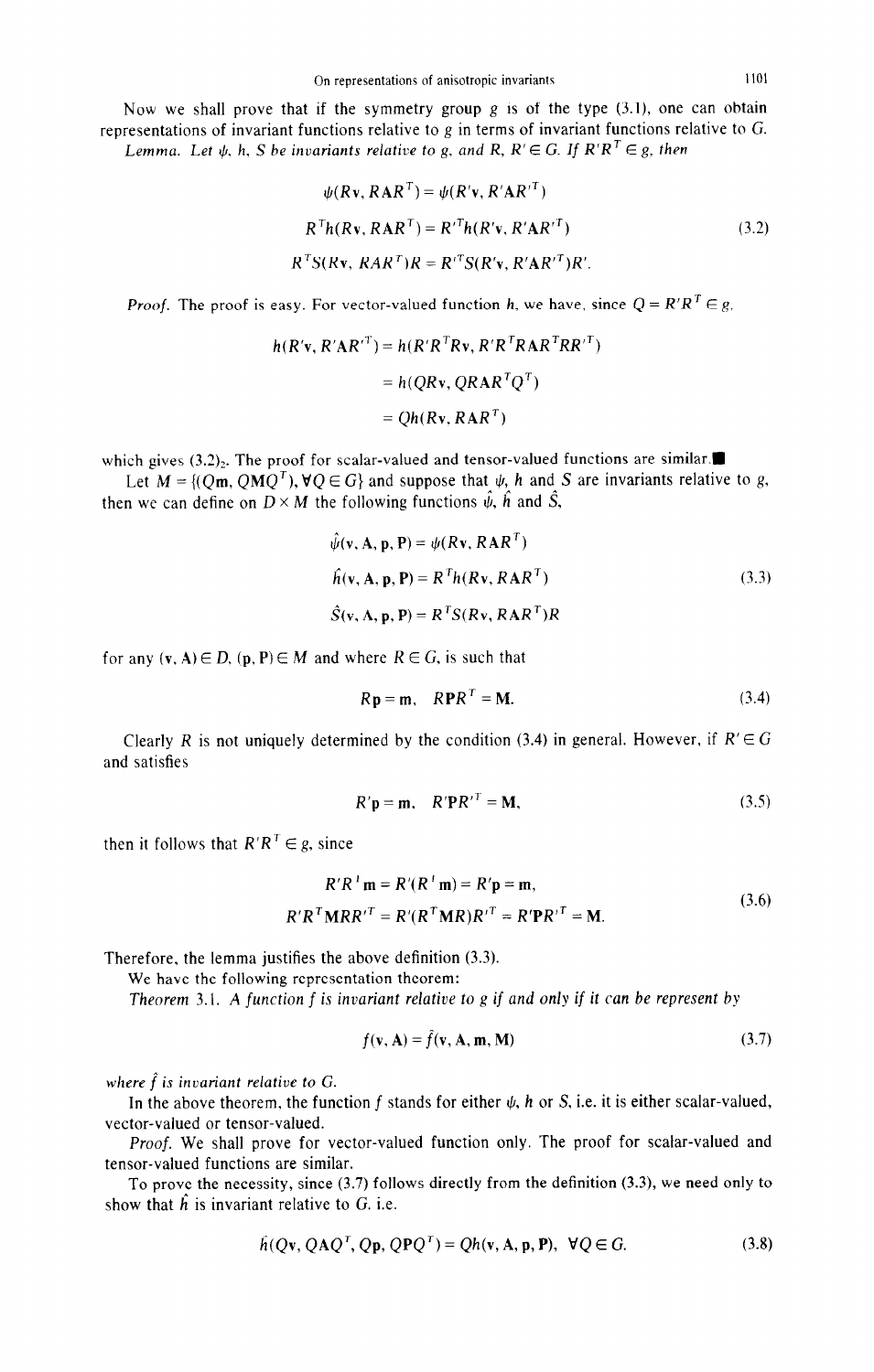For any  $Q \in G$ , let  $R \in G$  be such that

$$
R(Q\mathbf{p}) = \mathbf{m}, \quad R(Q\mathbf{P}Q^{T})R^{T} = \mathbf{M}
$$
\n(3.9)

then we have by definition

$$
\hat{h}(Qv, QAQT, Qp, QpQT) = RTh(RQv, RQAQTRT).
$$
\n(3.10)

Let

$$
R' = RQ \tag{3.11}
$$

Then (3.9) implies that

 $R'$ **p** = **m**,  $R'$ **P** $R'$ <sup>T</sup> = **M** 

and hence, by  $(3.3)<sub>2</sub>$ 

 $h(R'v, R'AR'^T) = R'\hat{h}(v, A, p, P).$ 

Therefore (3.10) becomes

$$
\hat{h}(Qv, QAQT, Qp, QPQT) = RTR'\hat{h}(v, A, p, P)
$$

which proves  $(3.8)$  by the use of  $(3.11)$ .

To prove the sufficiency, let  $Q \in g$ . Since  $g \subset G$ , and  $\hat{h}$  is invariant relative to  $G$ , (3.7) implies that

$$
h(Qv, QAQT) = \hat{h}(Qv, QAQT, m, M)
$$
  
=  $\hat{h}(Qv, QAQT, QQT m, QQT MQQT)$   
=  $Q\hat{h}(v, A, QT m, QT MQ).$  (3.12)

Since  $Q \in g$ , we have

 $Qm = m$ ,  $QMO<sup>T</sup> = M$ .

Therefore

$$
\hat{h}(\mathbf{v}, \mathbf{A}, Q^T \mathbf{m}, Q^T \mathbf{M} Q) = \hat{h}(\mathbf{v}, \mathbf{A}, \mathbf{m}, \mathbf{M}) = h(\mathbf{v}, \mathbf{A})
$$

which together with  $(3.12)$  show that

$$
h(Qv, QAQT) = Qh(v, A), \quad \forall Q \in g.
$$

This completes the proof for vector-valued functions. $\blacksquare$ 

In the following sections, we shall consider several anisotropic groups which can be characterized by (3.1) with the group G being either  $O(3)$  or  $SO(3)$  and hence invariants can be represented as either isotropic or hemitropic functions respectively.

## 4. TRANSVERSELY ISOTROPIC FUNCTIONS

Transverse isotropy is characterized by a preferred direction. Its symmetry groups can be classified into the following five classes+

tThese classes are equivalent to the classes defined in Section 1.4 of[4].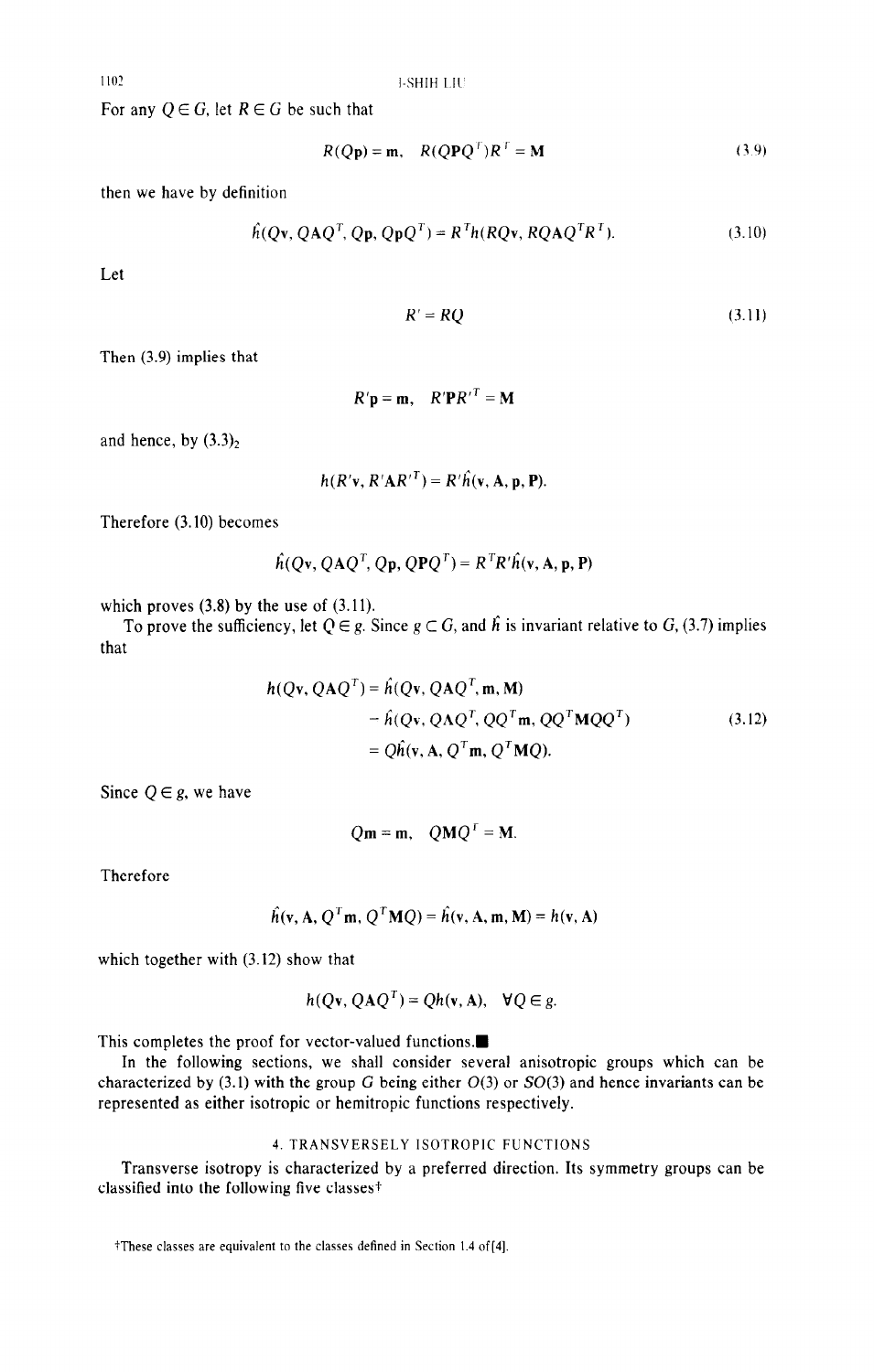**On representations of anisotropic invariants** 

$$
g_1 = \{Q \in SO(3), Qn = n\}
$$
  
\n
$$
g_2 = \{Q \in O(3), Qn = n\}
$$
  
\n
$$
g_3 = \{Q \in O(3), Q \in g_1 \text{ or } -Q \in g_1\}
$$
  
\n
$$
g_4 = \{Q \in SO(3), Qn = n \text{ or } Qn = -n\}
$$
  
\n
$$
g_5 = \{Q \in O(3), Qn = n \text{ or } Qn = -n\}
$$
\n(4.1)

where the unit vector  $n$  is the preferred direction. The smallest group  $g_1$ , in which only rotations about n are allowed, is sometimes said to characterize *rotational symmetry.* The largest group  $g<sub>5</sub>$ , which contains all the other classes, is seem to be most suitable to characterize transverse isotropy of materials with uniaxial fibred or laminated structures. However, in the literature of representation theorems for transverse isotropy[4-71 the group mostly considered is  $g_2$ . Here we shall give representations for all the five classes.

We shall call the invariants relative to these groups the transversely isotropic *functions.* 

To apply the theorem of the previous section, we have to characterize the symmetry groups in the form of (3.1). Except  $g_1$  and  $g_2$  which are already in the desired form, we need the following lemmas.

Lemma 4.1. *Let N* be the skew-symmmetric tensor associated with the unit vector n, i.e.  $n = \langle N \rangle$ . If  $Q \in O(3)$ , then Q satisfies

$$
QNQ^T = N \tag{4.2}
$$

if and only if  $Q \in g_3$ .

*Proof.* Let  $\{n_1, n_2, n_3\}$  be an orthonormal basis such that  $n_1 = n$ . Then we have

$$
N = n_2 \otimes n_3 - n_3 \otimes n_2. \tag{4.3}
$$

Relative to this basis, one can easily show by direct computation that (4.2) holds if and only if Q takes the following form

$$
Q = \begin{bmatrix} \pm 1 & 0 & 0 \\ 0 & \cos \theta & -\sin \theta \\ 0 & \sin \theta & \cos \theta \end{bmatrix} \quad \forall \theta.
$$
 (4.4)

In other words, if  $Q \in SO(3)$  then  $Qn = n$ , and if  $-Q \in SO(3)$  then  $Qn = -n$ . That is, we have either  $Q \in g_1$  or  $-Q \in g_1$ .

Lemma 4.2. *If*  $Q \in SO(3)$  (respectively  $O(3)$ ), then Q satisfies

$$
Q(n \otimes n)Q^{T} = n \otimes n \tag{4.5}
$$

*if and only if*  $Q \in g_4$  (respectively  $g_5$ ).

Proof.  $n \otimes n$  is a symmetric tensor and its characteristic space is the line of the vector *n*. Therefore, by a well-known theorem in linear algebra, Q commutes with  $n \otimes n$  if and only if Q preserves the line of *n*, i.e.  $Qn = n$  or  $Qn = -n$ .

*Now,* by the theorem (3.1), we have the following results:

A *transversely isotropic function* f(v, A) *can be represented by* 

(i) *relative to g,* 

$$
f(\mathbf{v},\mathbf{A})=f(\mathbf{v},\mathbf{A},n),
$$

*where f is a hemitropic function.*  (ii) relative to  $g_2$ .

$$
f(\mathbf{v},\mathbf{A})=\hat{f}(\mathbf{v},\mathbf{A},n),
$$

where  $\hat{f}$  is an isotropic function.

IIES **Vol 20. No IILC**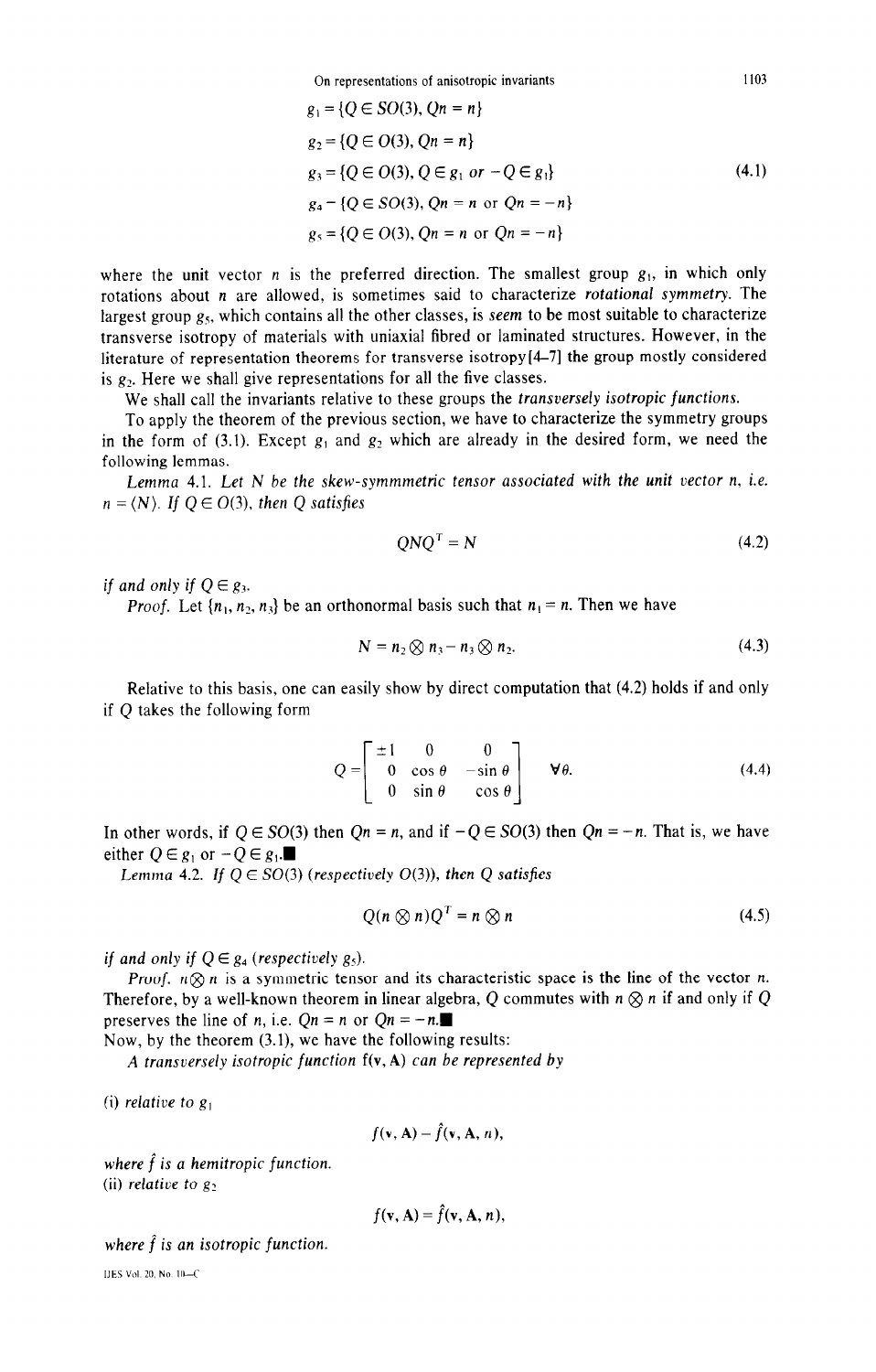1104 I-SHIH Lll

(iii) *relative to*  $g_3$ 

$$
f(\mathbf{v}, \mathbf{A}) = \tilde{f}(\mathbf{v}, \mathbf{A}, N), \quad \langle N \rangle = n,
$$

*where*  $\hat{f}$  *is an isotropic function.* (iv) relative to  $g_4$ 

$$
f(\mathbf{v},\mathbf{A})=\hat{f}(\mathbf{v},\mathbf{A},n\otimes n),
$$

where  $\hat{f}$  is a hemitropic function. (v) relative *to g5* 

$$
f(\mathbf{v},\mathbf{A})=f(\mathbf{v},\mathbf{A},n\otimes n),
$$

*where*  $\hat{f}$  *is an isotropic function.* 

### 5. ORTHOTROPIC FUNCTIONS

Orthotropic symmetry is characterized by reflections on three mutually perpendicular planes. Let their unit normals be denoted by an orthonormal set  $\{n_1, n_2, n_3\}$ , then the *orthotropy group* can be defined by

$$
g_6 = \{Q \in O(3), Qn_i = n_i \text{ or } Qn_i = -n_i, \quad i = 1, 2, 3\}. \tag{5.1}
$$

In other words,  $Q \in g_6$  if and only if relative to the basis  $\{n_1, n_2, n_3\}$  the matrix of Q has the diagonal form

$$
Q = \begin{bmatrix} \pm 1 & 0 & 0 \\ 0 & \pm 1 & 0 \\ 0 & 0 & \pm 1 \end{bmatrix}
$$
 (5.2)

where the  $\pm$  signs are not related in anyway.

We shall call the invariants relative to the orthotropy group the *orthotropic functions. Lemma 5.1. If*  $Q \in O(3)$  *then Q satisfies* 

$$
Qn_1 \otimes n_1 Q^T = n_1 \otimes n_1,
$$
  
\n
$$
Qn_2 \otimes n_2 Q^T = n_2 \otimes n_2,
$$
\n(5.3)

*if* and only if *Q belongs to the orthotropy group g6.* 

*Proof.* Q commutes with  $n_1 \otimes n_1$  and  $n_2 \otimes n_2$  if and only if Q preserves lines of  $n_1$  and  $n_2$ , i.e.

$$
Qn_i = n_i, \quad Qn_i = -n_i, \quad i = 1, 2. \tag{5.4}
$$

However, (5.4) is also valid for  $i = 3$  since  $Q \in O(3)$ .

Therefore, we have the following result:

An *orthotropic function f(v,* A) *can be represented by* 

$$
f(\mathbf{v}, \mathbf{A}) = \hat{f}(\mathbf{v}, \mathbf{A}, n_1 \otimes n_1, n_2 \otimes n_2), \tag{5.5}
$$

*where f* is *an isotropic function.* 

Clearly  $n_1 \otimes n_1 + n_2 \otimes n_2 + n_3 \otimes n_3 = 1$ , therefore, although one can see from the proof of the lemma (5.1) that  $n_3 \otimes n_3$  can be included in the variables of  $\hat{f}$ , it is a redundant variable.

## 6. SOME CRYSTAL CLASSES

Besides the transverse isotropy and orthotropy groups, some crystal classes can also be described by groups of the type (3.1)

$$
g = \{Q \in G, Q\mathbf{m} = \mathbf{m}, Q\mathbf{M}Q^T = \mathbf{M}\}
$$

for a distinguished set of unit vectors m and symmetric or skew symmetric tensors M.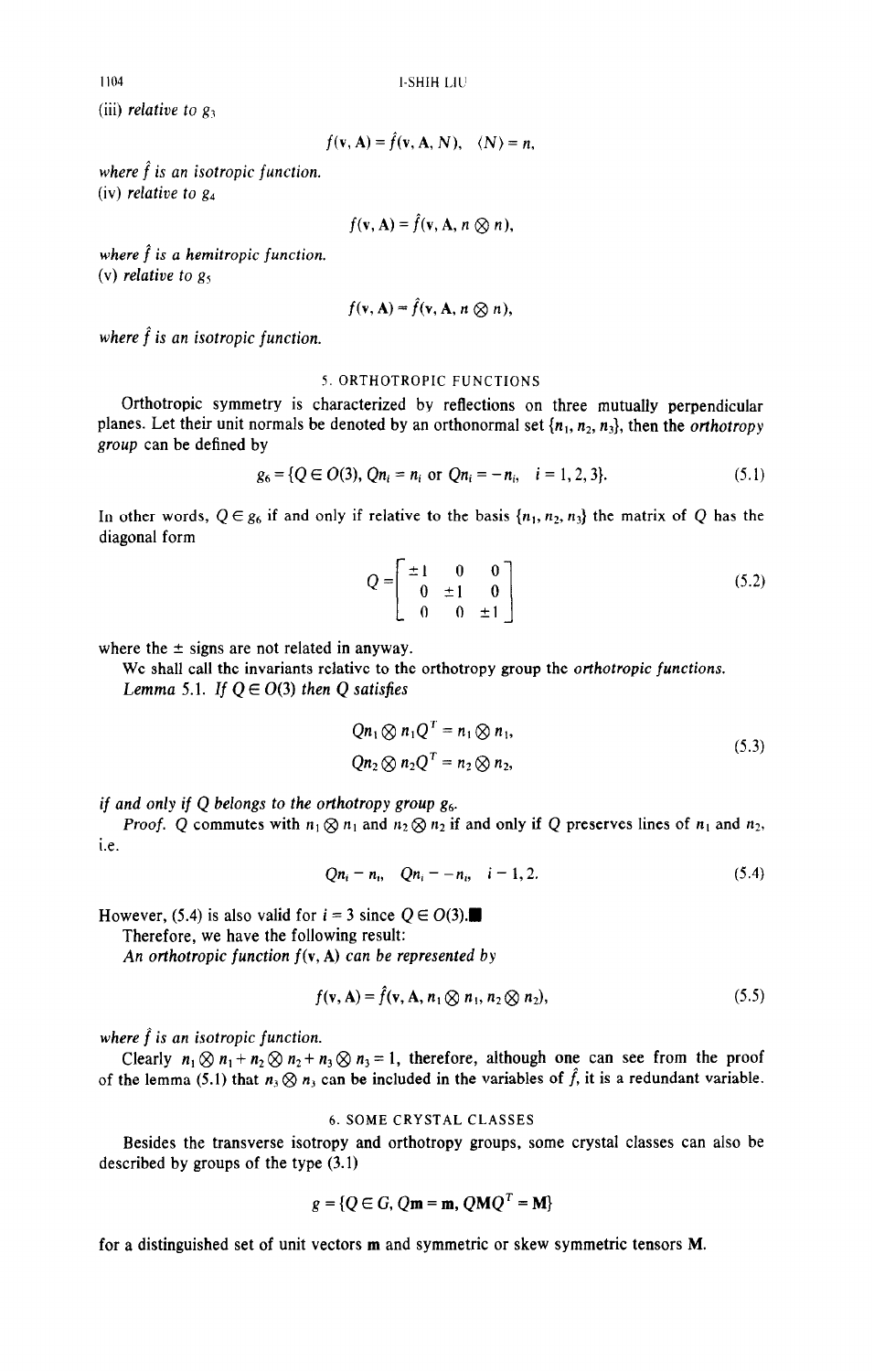In other words g is characterized by the set  $\{m, M\}$  and the group  $G \subset O(3)$ . Therefore, let us denote g simply by

$$
g = (G; \mathbf{m}, \mathbf{M}). \tag{6.1}
$$

In the following we shall give a list of such groups including the transverse isotropy groups, orthotropy group and some crystal classes. This list does not mean to be exhaustive. Let  ${n_1, n_2, n_3}$  be an orthonormal set, and  $N_i$  be the skew symmetric tensor associated with  $n_i$ , i.e.  $\langle N_i \rangle = n_i$ . The definitions of the groups of crystal classes can be found in Section 1.4 of [4].

(i) Transverse *isotropy (see* (4.1))

$$
g_1 = (SO(3); n_1)
$$
  
= (O(3); n<sub>1</sub>, N<sub>1</sub>)  

$$
g_2 = (O(3); n_1).
$$
  

$$
g_3 = (O(3); N_1)
$$
  

$$
g_4 = (SO(3); n_1 \otimes n_1)
$$
  

$$
g_5 = (O(3); n_1 \otimes n_1).
$$

(ii) Orthotropy (see (5.1))

 $g_6 = (O(3); n_1 \otimes n_1, n_2 \otimes n_2).$ 

(iii) *Triclinic system*  Predial class

Pinacoidal class

Domatic class

Sphenoidal class

 $g_7 = (O(3); n_1, n_2, n_3).$  $g_8 = (O(3); N_1, N_2).$ (iv) *Monoclinic system*   $g_9 = (O(3); n_2, n_3).$  $g_{10} = (O(3); n_1, n_2 \otimes n_2, N_1)$  $= (SO(3); n_2 \otimes n_2, N_1).$  $g_{11} = (O(3); n_2 \otimes n_2, N_1).$ 

(v) Rhombic system Pyramidal class

Prismatic class

 $g_{12} = (O(3); n_1, n_2 \otimes n_2).$ 

Disphenoidal class

 $g_{13} = (SO(3); n_2 \otimes n_2, n_3 \otimes n_3).$ 

Dipyramidal class

 $g_{14} = g_6 = (O(3); n_2 \otimes n_2, n_3 \otimes n_3).$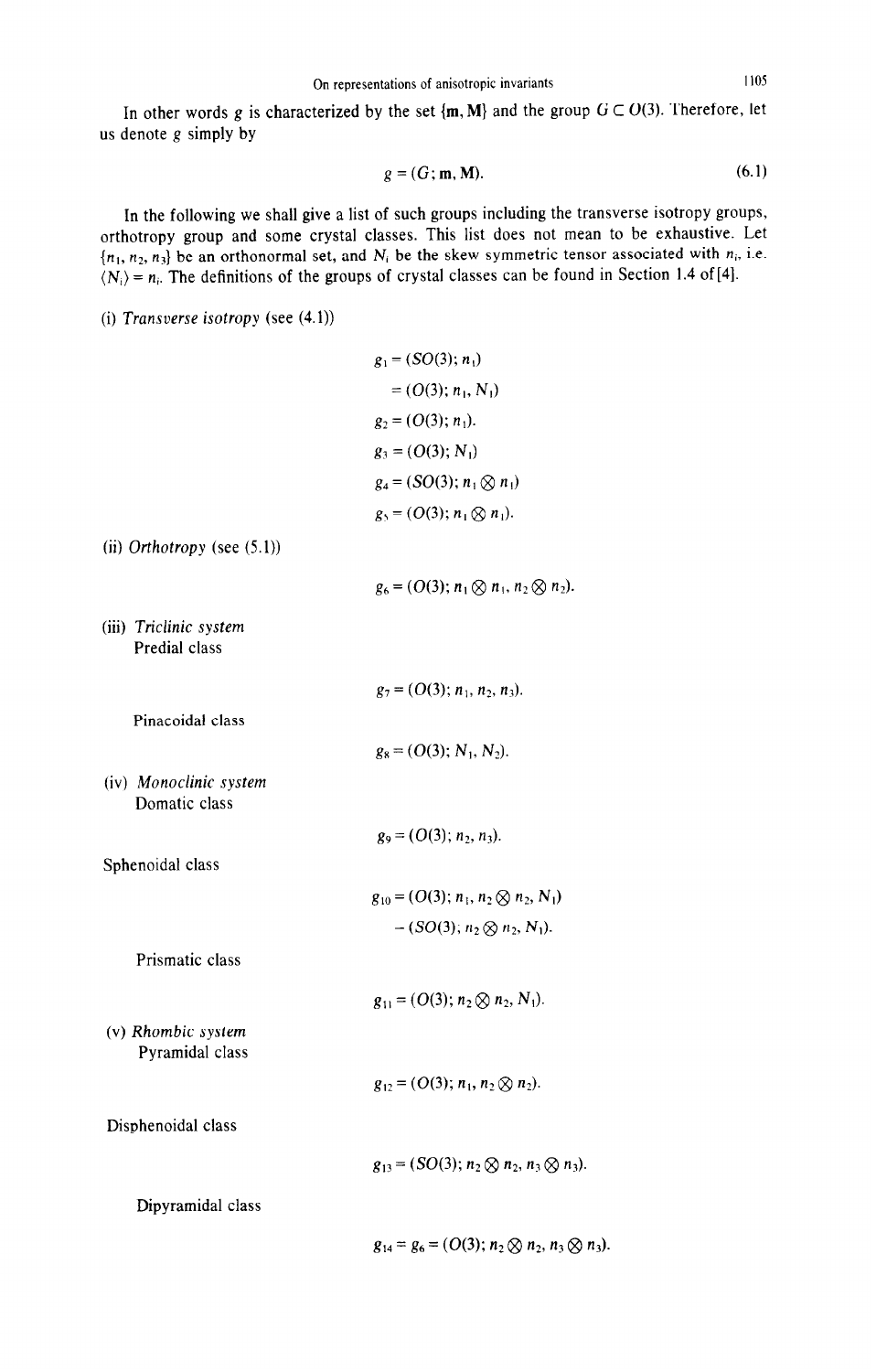## 1106 I-SHIH LIU

Some of the groups are given by two different characterizations. In general such characterizations need not be unique. The proof of the above list is almost obvious from the lemmas of the two previous sections.

## 7,EXAMPLES ANDREMARKS

The results in the previous sections enable us to obtain representations for some anisotropic invariant functions from the much well-known representation theorems for isotropic functions by simply adding a few variables which characterize the symmetry groups. In other words, a set of invariants or generators for such a function can easily be obtained from the tables for that of isotropic functions. It must be noted that the representation obtained in this manner is not necessarily irreducible because the added variables are fixed vectors or tensors.

The following examples are based on the tables of Wang[l, 21, therefore, the bases obtained are functional bases.

Example 1. Scalar invariant functions of *one* symmetric *tensor* variable A *and one vector*  variable *v* relative to the transverse isotropy groups  $g_2$  and  $g_5$ .

(i) Relative to  $g_2$ ; it can be represented as an isotropic function of  $(v, A, n)$ . A basis of invariant are given as follows

tr A, tr A', tr A' L'. 21, u . Au, v. A%, *n. n,* n.An, n . *A%, n. v, n .* Au, *n* A'v (7.1)

It is obvious that the above list is not an irreducible set. In fact, trivially  $n \cdot n = 1$ , and one can show that  $v \cdot A^2v$  is a redundant element (although can not be regarded as trivial<sup>†</sup>), therefore they can be removed.

(ii) Relative to  $g_5$ ; it can be represented as an isotropic function of  $(v \cdot A, n \otimes n)$ . A basis of invariants are given as follows

$$
\text{tr } A, \quad \text{tr } A^2, \quad \text{tr } A^3,
$$
\n
$$
v \cdot v, \quad v \cdot Av, \quad v \cdot A^2 v,
$$
\n
$$
\frac{\text{tr}(n \otimes n), \quad \text{tr}(n \otimes n)^2, \quad \text{tr}(n \otimes n)^3,}{v \cdot (n \otimes n)v, \quad v \cdot (n \otimes n)^2 v},
$$
\n
$$
\text{tr } A(n \otimes n), \quad \text{tr } A^2(n \otimes n), \quad \frac{\text{tr } A(n \otimes n)^2, \quad \text{tr } A^2(n \otimes n)^2}{A v \cdot (n \otimes n)v}.
$$
\n(7.2)

It is obvious that the underlined elements in (7.2) can all be removed because tr  $n \otimes n = 1$ and  $(n \otimes n)^2 = n \otimes n$ . Therefore, we can rewrite the basis as

tr A, tr A<sup>2</sup>, tr A<sup>3</sup>,  
\nv. v, v. Av, v. A<sup>2</sup>v,  
\n
$$
(v.n)^2
$$
, n. An, n. A<sup>2</sup>n,  
\n $(v.n)(n.Av)$ . (7.3)

From this example, we note that there are some trivial redundant elements which can be

tSince v.  $A^2v = \text{tr } A^2(v \otimes v)$ , and it can be reduced relative to the rest of the elements in (7.1) to essentially 2-dimensional case. Moreover, it is known that in 2-dimensional case, the trace of the product of three symmetric tensors is reducible to the traces of lower products (see[4], Section 3.2).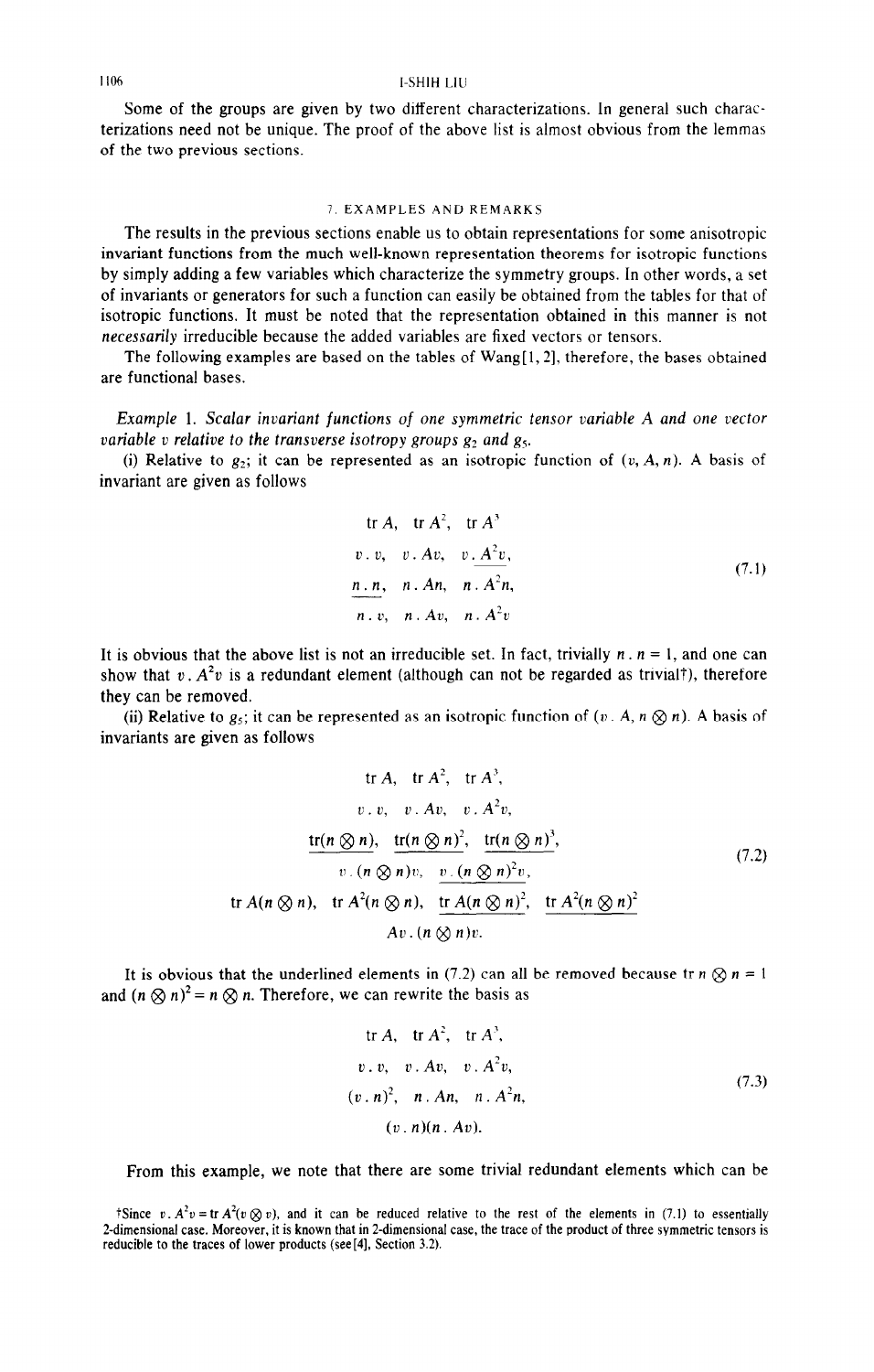removed by inspection, however removing all such trivial redundant elements still does not necessarily render irreducibility of such representations due to the constancy of the added variables. We shall make no attempt for irreducibility in general in this paper.

Example 2. Invariant functions of one vector variable v relative to the transverse isotropy and orthotropy groups.

(i)  $g_1$ —represented as hemitropic functions of  $(v, n)$ 

| <b>Functions</b> | Invariants or generators                                                                                |
|------------------|---------------------------------------------------------------------------------------------------------|
| scalar           | v, v, v, n                                                                                              |
| vector           | $v, n, v \times n$                                                                                      |
| sym. tensor      | 1, $v \otimes v$ , $n \otimes n$ , $v \otimes n + n \otimes v$ ,                                        |
|                  | $v \otimes (v \times n) + (v \times n) \otimes v$ , $n \otimes (n \times v) + (n \times v) \otimes n$ . |

(ii)  $g_2$ -represented as isotropic functions of  $(v, n)$ 

| <b>Functions</b> | Invariants or generators                                         |
|------------------|------------------------------------------------------------------|
| scalar           | v, v, v, n                                                       |
| vector           | $v$ , $n$                                                        |
| sym. tensor      | 1, $v \otimes v$ , $n \otimes n$ , $v \otimes n + n \otimes v$ . |

(iii)  $g_3$ -represented as isotropic functions of  $(v, N)$ ,  $n = \langle N \rangle$ 

| <b>Functions</b> | Invariants or generators                                                 |
|------------------|--------------------------------------------------------------------------|
| scalar           | $v \cdot v$ , $(v \cdot n)^2$                                            |
| vector           | v, $v \times n$ , $(v \cdot n)n$                                         |
| sym. tensor      | 1, $v \otimes v$ , $n \otimes n$ , $(v \times n) \otimes (v \times n)$ , |
|                  | $v \otimes (v \times n) + (v \times n) \otimes v$ ,                      |
|                  | $(v \cdot n)(n \otimes (n \times v) + (n \times v) \otimes n).$          |

(iv)  $g_4$ -represented as hemitropic function of  $(v, n \otimes n)$ 

| <b>Functions</b> | Invariants or generators                                                             |
|------------------|--------------------------------------------------------------------------------------|
| scalar           | $v \cdot v, \quad (v \cdot n)^2$                                                     |
| vector           | v, $(v, n)n$ , $(v, n)(v \times n)$                                                  |
| sym. tensor      | 1, $v \otimes v$ , $n \otimes n$ , $n \otimes (n \times v) + (n \times v) \otimes n$ |
|                  | $(v \cdot n)(v \otimes n + n \otimes v),$                                            |
|                  | $(v \cdot n)(v \otimes (v \times n) + (v \times n) \otimes v).$                      |

(v)  $g_5$ -represented as isotropic function of  $(v, n \otimes n)$ 

| <b>Functions</b> | Invariants or generators                                                      |
|------------------|-------------------------------------------------------------------------------|
| scalar           | $v \cdot v$ , $(v \cdot n)^2$                                                 |
| vector           | $v.$ $(v. n)n$                                                                |
| sym. tensor      | 1, $v \otimes v$ , $n \otimes n$ , $(v \cdot n)(v \otimes n + n \otimes v)$ . |

(vi)  $g_6$ -represented as isotropic functions of  $(v, n_1 \otimes n_1, n_2 \otimes n_2)$ 

| <b>Functions</b> | Invariants or generators                                 |
|------------------|----------------------------------------------------------|
| scalar           | $(v, n_1)^2$ , $(v, n_2)^2$ , $(v, n_3)^2$               |
| vector           | $(v, n_1)n_1$ , $(v, n_2)n_2$ , $(v, n_3)n_3$            |
| sym. tensor      | $n_1\otimes n_1$ , $n_2\otimes n_2$ , $n_3\otimes n_3$ , |
|                  | $(v \cdot n_1)(v \otimes n_1 + n_1 \otimes v),$          |
|                  | $(v \cdot n_2)(v \otimes n_2 + n_2 \otimes v),$          |
|                  | $(v \cdot n_3)(v \otimes n_3 + n_3 \otimes v).$          |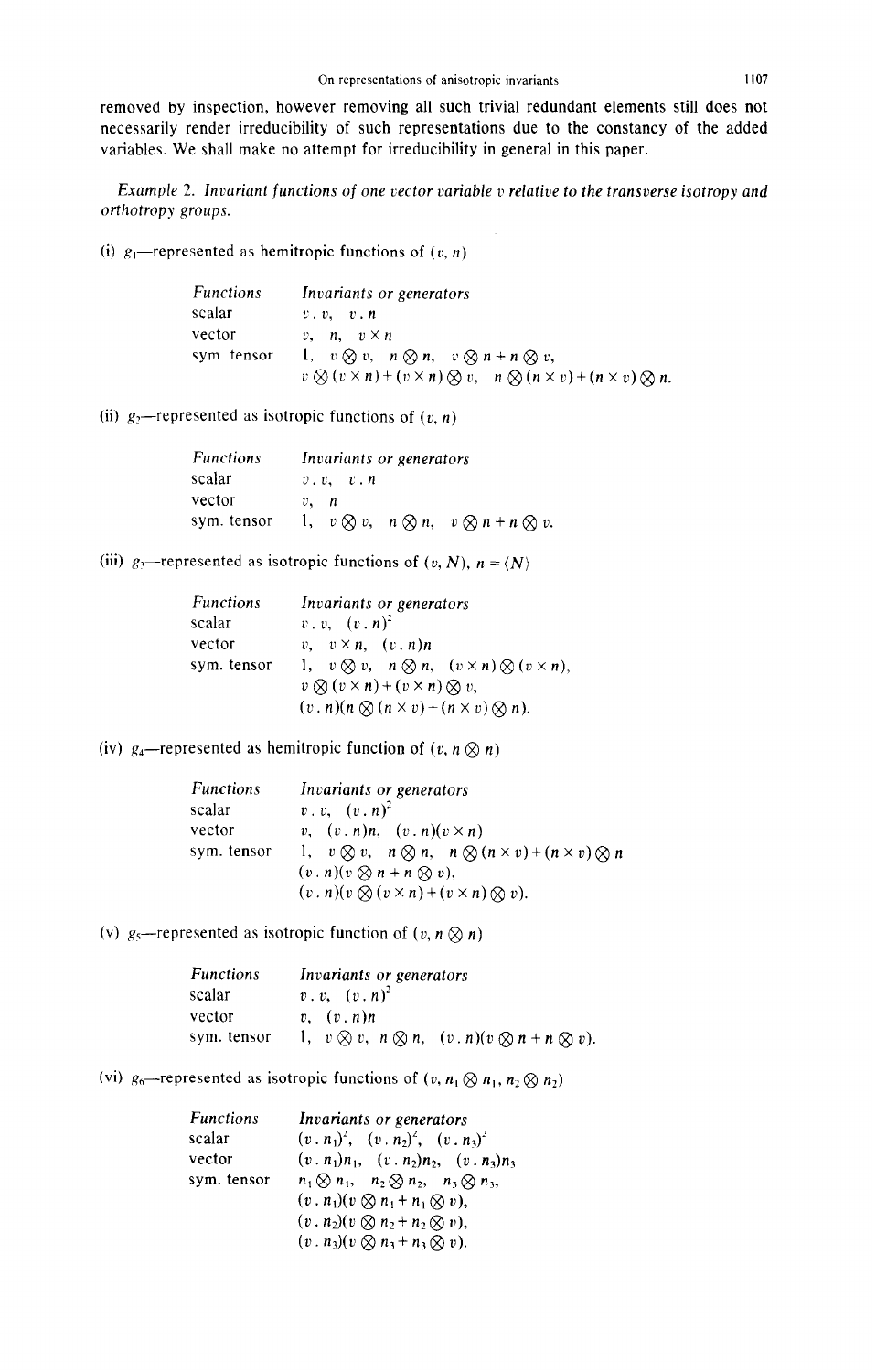1108 **I-SHIH LIU** 

In the last case we have used the identities

$$
1 = n_1 \otimes n_1 + n_2 \otimes n_2 + n_3 \otimes n_3,
$$
  

$$
v = (v \cdot n_1) n_1 + (v \cdot n_2) n_2 + (v \cdot n_3) n_3
$$

to rewrite the elements in a symmetric manner.

In this example, the trivial redundant elements have already been removed. The invariants or generators given are in fact irreducible.

Example 3. Scalar invariant function of two vector variables u and v relative to the triclinic-pinacoidal class  $g_8$ .

It can be represented as an isotropic scalar-valued function of  $(u, v, N_1, N_2)$  where

$$
N_1 = n_2 \otimes n_3 - n_3 \otimes n_2,
$$
  

$$
N_2 = n_3 \otimes n_1 - n_1 \otimes n_3.
$$

Eliminating trivial redundants and simplifying the results, we obtain a functional basis of invariants directly from [1] in terms of components of  $u$  and  $v$  as follows

$$
u_1^2, u_2^2, u_3^2, u_1u_2, u_2u_3, u_3u_1,
$$
  
\n
$$
v_1^2, v_2^2, v_3^2, v_1v_2, v_2v_3, v_3v_1,
$$
  
\n
$$
u_1v_1, u_2v_2, u_3v_3,
$$
  
\n
$$
u_1v_2, u_2v_1, u_2v_3 - u_3v_2, u_3v_1 - u_1v_3.
$$
\n(7.4)

Owing to the apparent cyclic appearence of the elements in (7.4), one is tempted to replace  $u_1v_2$  and  $u_2v_1$  by a single element  $u_1v_2 - u_2v_1$  and hence obtain a smaller basis of 18 instead of 19 elements. This is indeed possible as we can see below.

We only have to show that if  $u_1v_2 - u_2v_1$  together with the un-underlined terms in (7.4) are invariants, then  $u_1v_2$  and  $u_2v_1$  are also invariants.

Suppose that  $(u, v)$  and  $(\bar{u}, \bar{v})$  are equivalent, i.e. their corresponding invariants are equal. Then, in particular, we have

$$
u_1v_2 - u_2v_1 = \bar{u}_1\bar{v}_2 - \bar{u}_2\bar{v}_1
$$
\n(7.5)

and

$$
v_1^2 = \bar{v}_1^2, v_1 v_2 = \bar{v}_1 \bar{v}_2, u_1 v_1 = \bar{u}_1 \bar{v}_1.
$$
 (7.6)

Now suppose that

$$
u_1v_2 = \bar{u}_1\bar{v}_2 + k.\tag{7.7}
$$

By (7.5) we also have

$$
u_2v_1 = \bar{u}_2\bar{v}_1 + k.\tag{7.8}
$$

If  $v_1 = 0$ , then (7.8) and (7.6)<sub>1</sub> imply that  $k = 0$ . So let us assume that  $v_1 \neq 0$ . Multiplying (7.7) on both sides by  $v_1^2$  and using (7.6), we get

$$
(u_1v_1)(v_1v_2)=(\bar{u}_1\bar{v}_1)(\bar{v}_1\bar{v}_2)+kv_1^2
$$

which by  $(7.6)$  leads to  $k = 0$ . Therefore

$$
u_1v_2=\bar{u}_1\bar{v}_2, u_2v_1=\bar{u}_2\bar{v}_1.
$$

In other words, we have shown that both  $u_1v_2$  and  $u_2v_1$  are invariants.